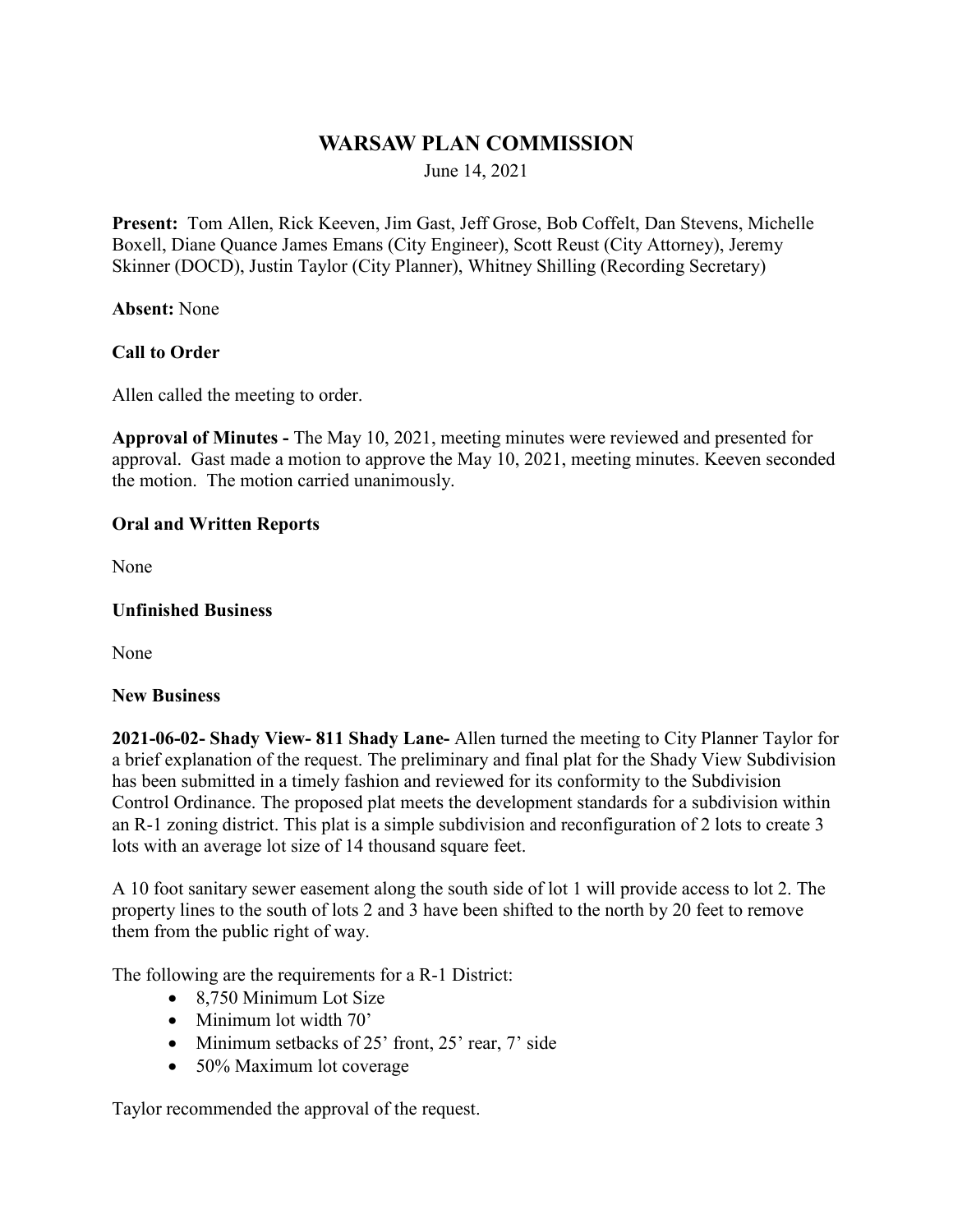Allen opened the meeting to any person wishing to speak in favor or against the petition. No person was present to speak in favor or against the petition. Allen closed the meeting to the public. Motion was made by Quance to approve *2021-06-02-Shady View- Preliminary Plat.*  Gast seconded the motion. The motion passed unanimously. Quance made a motion to suspend the rules and vote on the *2021-06-02-Shady View- Final Plat*. Grose seconded the motion. The motion passed unanimously. Quance made a motion to approve *2021-06-02- Shady View-Final Plat.* Gast seconded the motion. The motion passed unanimously.

**2021-06-01 - Springfield-** City Attorney, Scott Reust disclosed a conflict of interest. He stated he is a partner of Rockhill Pinnick LLP. The firm has represented Skyline Builders in the past. He did not personally represent Skyline Builders and stated it had nothing to do with this case. He did not believe it to be a conflict but wished to advise the panel. JoAnn Kolby, Attorney, representing the homeowners of Springhill Estates, stated she disagreed and expressed she considered it to be problematic. Allen stated he did understand the word problematic and did not think it would interfere in the proceedings.

Allen turned the meeting to City Planner, Taylor. The petitioner for the Springfield Subdivision is requesting to subdivide a 14.98 acre± tract of land into 48 lots with an average size of .31 acres. The preliminary plat for this subdivision has been submitted in a timely fashion and reviewed for its conformity to the Subdivision Control Ordinance.

The proposed stormwater management method and proposed connection to the City sewer system have been reviewed and approved by the City Engineer, James Emans. Emergency services have reviewed the access roads leading back to the proposed developments and have no issues with accessing the existing Spring Hill Acres development or the proposed Springfield development. If future issues arise related to traffic safety, they can be brought before the Traffic Safety Commission for review.

The proposed lots meet the development standards for a subdivision within an R-1 zoning district. The requirements for this subdivision are listed below.

The following are the requirements for a R-1 District:

- 8,750 sq. ft. minimum lot size
- Minimum setbacks of 25' front, 25' rear, 7' side
- 45% Maximum lot.

Since the proposed subdivision meets or exceeds all the requirements set forth in the City's Municipal Code, Taylor recommended the approval of the preliminary plat of the Springfield Subdivision.

Allen opened the meeting to any person wishing to speak in favor the petition. Tim Merchant, of Skyline Builders, spoke of the need for affordable housing in Warsaw. Skyline has built custom built homes for 25 years. Merchant stated they previously built homes in a subdivision in Winona Lake called Tuscany. The homes were built on similar sized lots and sold between \$245,000- \$325,000. They sold out within a few years. Skyline doesn't know for sure what they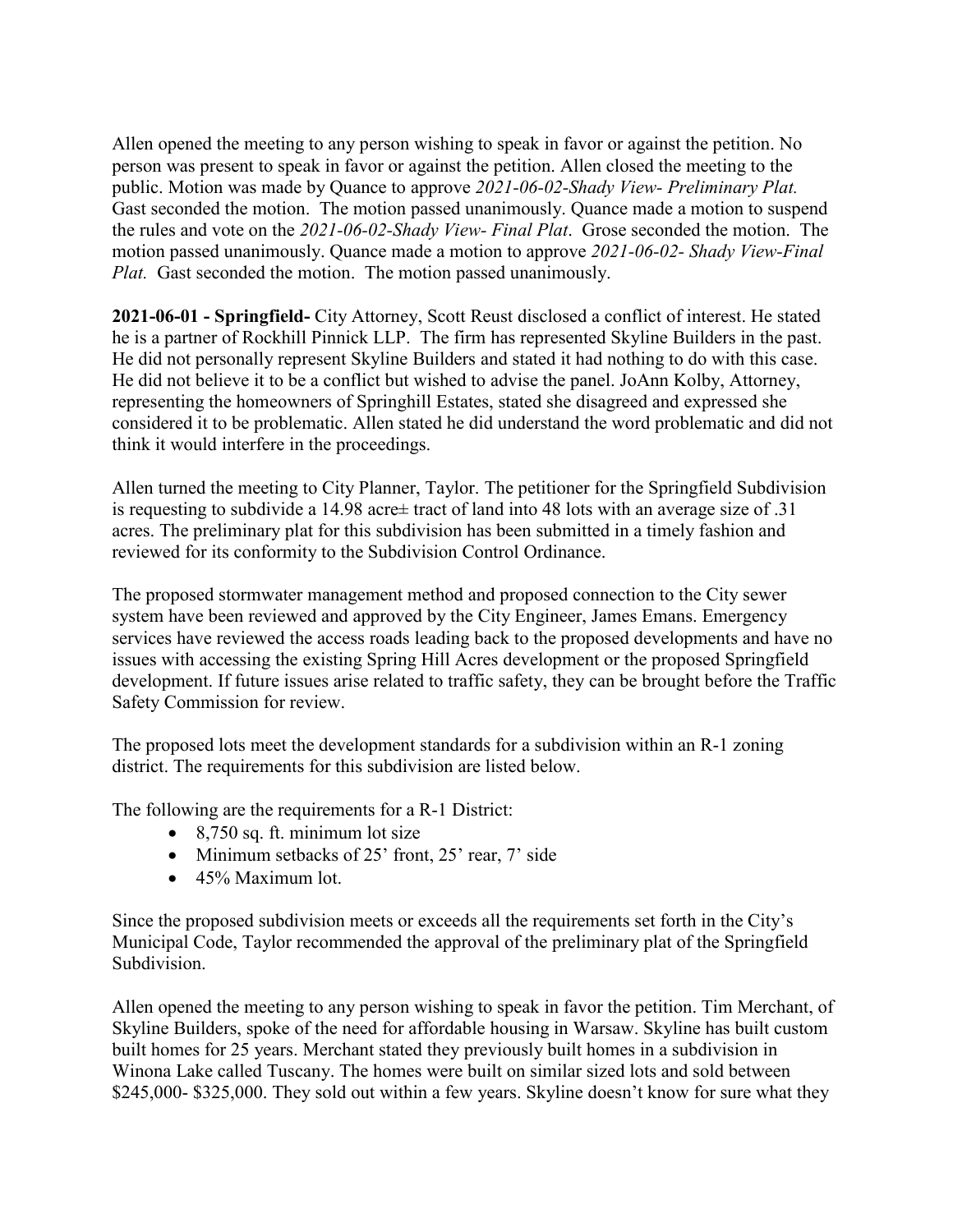will do in this proposed sub-division, but the areas are similar. Merchant stated, after doing research, found the sales prices of homes within the last year in Springhill Acres, sold from \$228,000 to \$310,000. Merchant stated their goal is to build nice, affordable homes which will be within the same price range as existing homes in Springhill Estates. Allen closed the meeting to any person wishing to speak in favor of the petition.

Allen opened the meeting to any person wishing to speak against the petition. JoAnne Kolbe, Attorney, spoke on behalf of adjacent landowners, listed on a submission presented to the Commission prior to the meeting and Springhill neighbors. She stated they have concerns that are not only emotional but of the aesthetic values of the neighborhood, and about the health of the lake. She stated they think this developer does great work and they have nothing against him personally. The neighborhood recognizes the need for affordable housing, and they support growth in Warsaw. Kolbe stated they all have invested in Warsaw and its Comprehensive Plan. They are not fighting economic growth. Kolbe stated her clients do not feel this is an appropriate location for this development for reasons that are stated in the ordinances. Kolbe gave a brief history of the area. Kolbe stated she had an engineer review this plat, but he did not have significant time to review it. He gave a desktop opinion stating the water detention area in lot A was not sufficient, noted the absence of an easement on lots 1-18, swales that appear on the northwest side and maybe the swales on the east side are not referenced. Kolbe noted the engineer gave them the math needed to know this water detention area is insufficient for the displacement of water for 48 newly developed homes. Kolbe stated there are currently 76 existing homes in Springhill Acres and with the addition of 48 homes it would increase the number of homes using the one entrance to the neighborhood by 67%. She has not requested a traffic study but stated one needs to be done. Kolbe stated concerns were expressed about the infrastructure of the road being able to handle increased traffic with the additional homes. She also expressed concern for the need to have congruity between the new homes and the current homes, so property values do not decrease. Discussion included existing average lot sizes and the proposed lot sizes. She stated concerns for the health of Pike Lake with increased water runoff. Kolbe stated Pike Lake is the most endangered lake according to information obtained from Nate Bosch, Director of the Lilly Center for Lakes and Streams and Grace College Conservationist. She expressed the need to protect it or face a decrease in property values around it.

Holli Campbell, resident of Springhill Acres, submitted over 100 signed letters of opposition to the proposed development to the Commission.

Scott Parker, President of Pike Lake Association, stated he is a Certified Environmental Auditor and would like to approach the proposed development from the environmental aspect. Pike Lake Association is concerned with the protection of the lake. Discussion of the current condition of the lake and measures being taken to restore it followed. Parker requested, of the Commission, that care of the environmental aspect be taken to protect Pike Lake, and insure it is being handled appropriately if they would proceed with approval of the proposed development.

Holli Campbell, resident of Springhill Acres, stated she has experience looking at long term effects of a development. She noted they have presented documented and legal objections to the underlying reason why this development is not a good fit for the site. She discussed the consideration of the quality of life a new development may have on residents, noting the true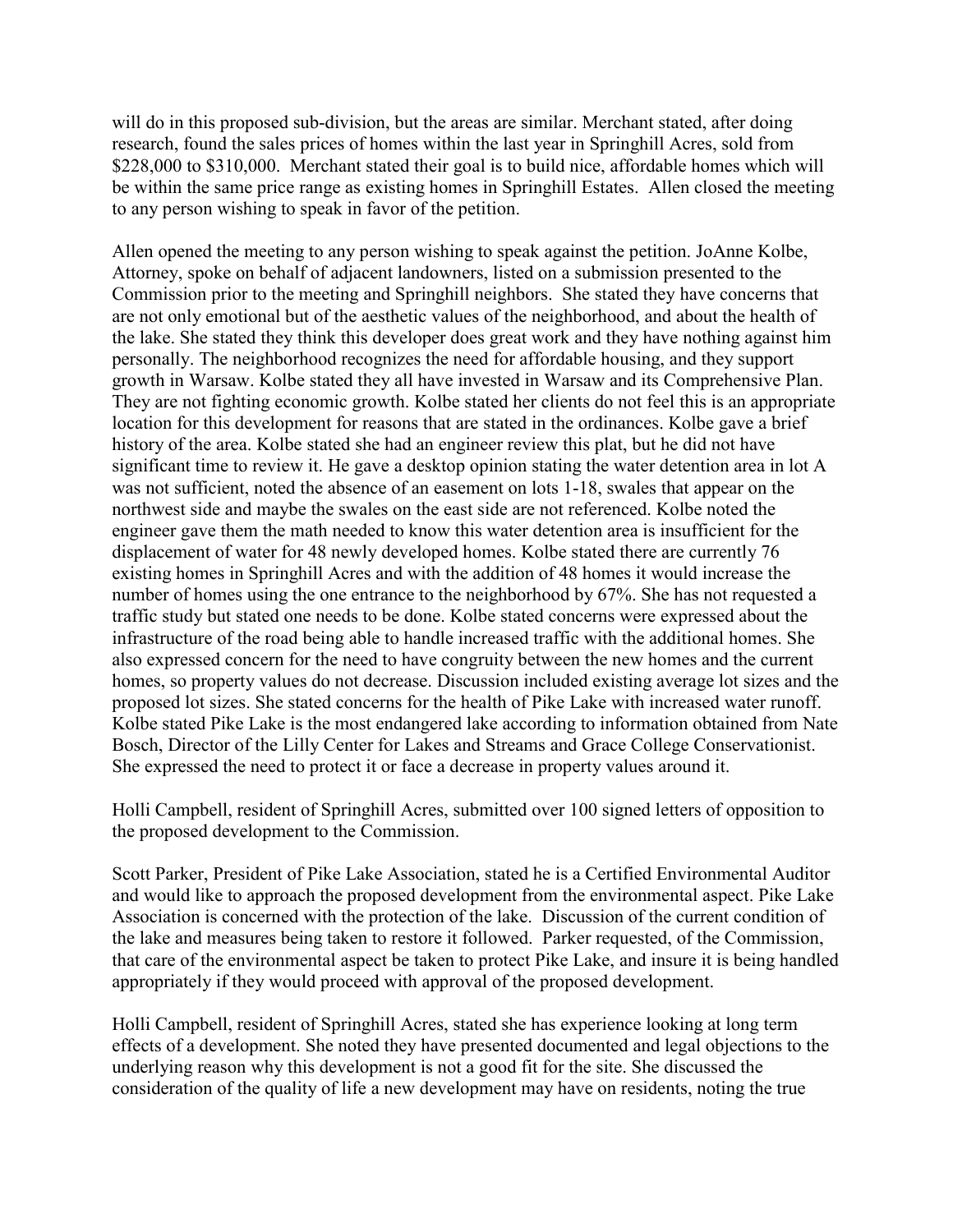effects are often missed. She discussed the increase in traffic of 67%, citing a study published by The Institute of Transportation Engineers Journal concerning what is an acceptable level of traffic coming in and out of a neighborhood. The current amount of traffic is considered to be acceptable. Increased traffic could create a poor rating. She stated the increase would make it hard to be a walkable neighborhood. She stated another concern is the close proximity to US 30 the homes would be built. US 30 is classified as a limited highway according to the Comprehensive Plan. Campbell stated according to the Comprehensive Plan, Objective 1.8 promotes new residential development away from the highway. She stated concerns of high decibel levels, highway pollution and the negative health effects based on proximity of the highway.

Allen reminded everyone that this is the Preliminary Plat, not the Final Plat. Allen thanked the audience for the comments and concerns. Allen asked Reust (City Attorney) if he had any comment. Reust stated the City Engineer, Emans, has looked at the proposed plat and was satisfied with the preliminary numbers. Discussion followed ending with Kolbe imploring the Commission to table the petition.

Jeremy Skinner (DOCD) explained the Final Plat is a public meeting and is not a public hearing. The Commission does not have to allow the public to participate in a hearing format. Quance asked Skinner to go over the minimum requirements to approve a Preliminary Plat. Skinner turned the meeting to Taylor who read the general requirements for a Preliminary Plat approval. Other considerations can be involved in the decision. Taylor said there had been a traffic study done in 2019. The traffic count from that traffic study found there were 518 daily vehicles in that area; with the 67% increase it would still fall within the threshold of the approved daily vehicles. He stated there is a description of some of the other considerations listed in his Directors Comments. Discussion followed concerning the issues to be considered for approval of a Preliminary Plat versus a Final Plat.

Kolbe again discussed environmental concerns and issues to be considered.

Dan Hepner, resident of Springhill Acres, stated he currently maintains the erosion on the hill adjacent to his property from water run-off. He is worried about the maintenance of the hill if the lots are developed. It is not his property but stated it must be maintained or it will erode into his yard. Hepner is also worried about two blind 90 degree turns on Springhill Road. He stated the width is not sufficient through the corners for school buses and an increase in families with children will cause an increase in bus traffic, causing concern for safety.

Chris Bonifield, resident of Springhill Acres, stated run-off water from the road goes through their yard to the lake. She thanked the City for working to correct the storm water run-off problem on their property. She is really concerned about the health of the lake with the run-off going straight to it. She also stated she is worried the approval of this plat will set a precedent and approval for more housing on the two other empty lots next to it could follow. She also mentioned safety concerns concerning the narrow road at the 90 degree turns and increased traffic on Provident Drive.

Allen closed the meeting to the public.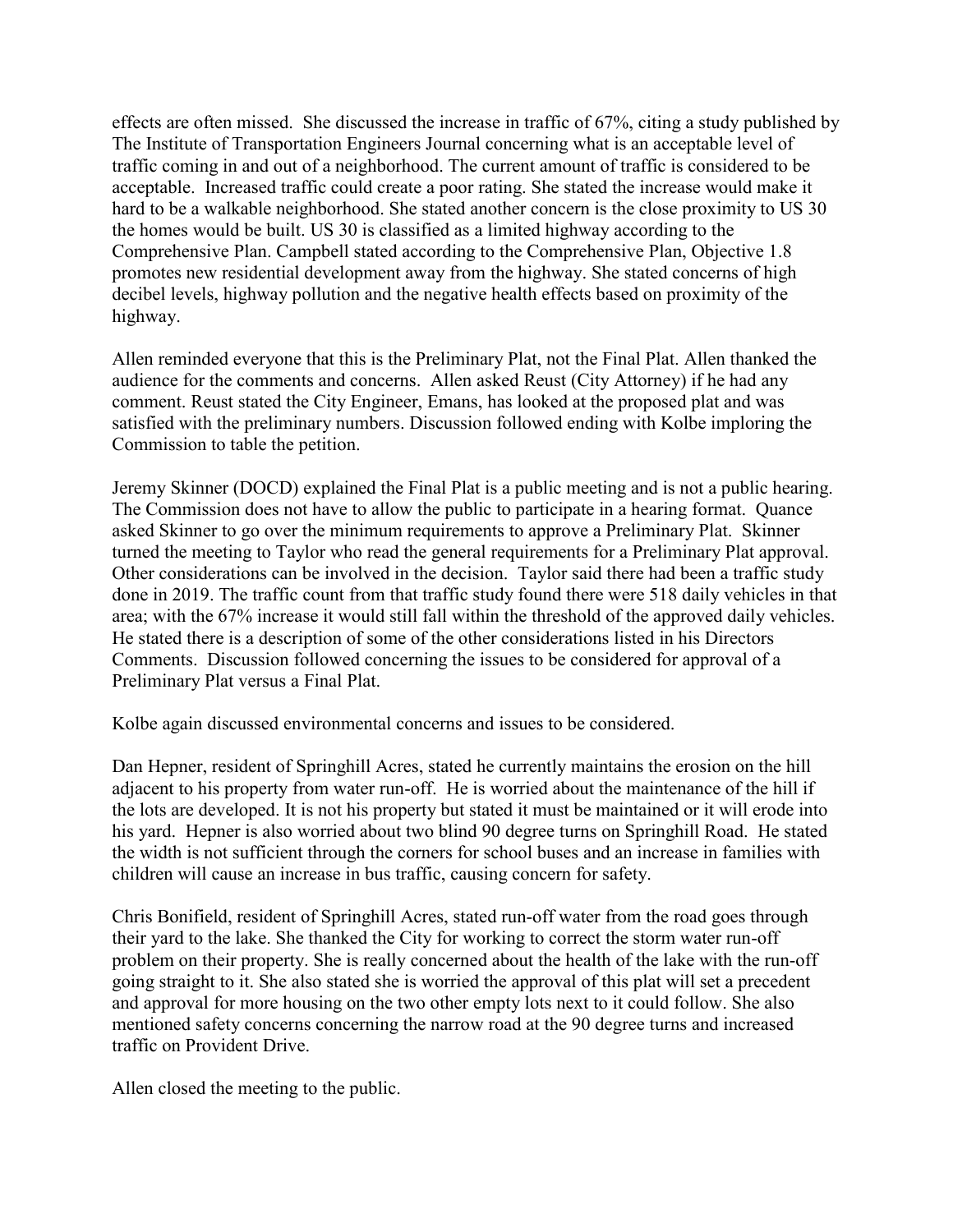Discussion followed among members. James Emans, City Engineer, specified he is also a Water Engineer. He stated that the developer's engineer is using a retention basin. A retention basin does not have a positive out-fall; meaning it does not have a pipe that drains out. The intent would be to have an under drain. There would be no run-off directly to the lake. Emans has considered the soils in that area and any runoff would be filtered. It is good soil that drains well and acts like a filter. He is not concerned about the water that would come off of this for two reasons; one the soil is there, and the intention is to go retention; second the City does not have the infrastructure of a pipe running straight into the lake. The City would not let the developer do that. Emans has looked at lots 1-18 and thinks the developer might end up putting a low retention basin back there as well. Emans stated the storm water quality or quantity is not an issue to be concerned about at this point.

James Gast, Commission member, stated he has watched Pike Lake deteriorate over the last 60 years and because of that is going to withhold any positive vote on the Preliminary Plat. He stated he needs more information about traffic, water runoff and several other points.

Jeff Grose, Commission member, asked Taylor if there was a requirement for public park land within the development. Grose also expressed concern about acreage zoned R-1 to the North and future development of it causing pressure on the existing infrastructure on Springhill Road and Robb Road as traffic utilizes the one existing entrance and road. He suggested the Traffic Commission review the plans as well. Grose suggested the developer provide information for future street development. Discussion followed. Skinner stated the bulk of the information being requested would be provided after the Preliminary Plat on the Development Plan and Final Plat. He stated the request by Grose is a little out of the ordinary and explained the petition cannot be tabled without a specific issue identified in detail to be resolved by the developer or the City. Discussion continued by various members of the audience and Commission members. Skinner stated the plat has met the requirements for a Preliminary Plat. He stated a residential street is capable of handling more traffic than Springhill Road currently has. He stated if there are questions on conformity the City can be asked. If a change to the plat is requested the Preliminary Plat can be approved contingent upon the changes being done on the Final Plat. The developer has met the requirements for a R-1 District. Skinner cautioned the Commission members that if it was requested to table the petition, the additional information requested must be specific to what is required on the Preliminary Plat. If the Commission requests information that is required for the Development Plan or the Final Plat, we are stepping out of our own ordinance, giving the developer cause to seek legal counsel. Our Preliminary states what the developer is to provide. Further details are required in the Development Plan and Final Plat. Comments were made from the audience that were inaudible. Allen reminded the audience the meeting had been closed to the public. Discussion among members followed briefly.

Grose made a motion to table the Preliminary Plat with a request for more information regarding public park land, storm water runoff, and the traffic system concerning the development to the North from Springhill Road and Robb Road, specifically items C, E, F. Quance seconded the motion. The motion carried unanimously. Upon recommendation by Reust, Allen sought comment from City Planner Taylor on what a reasonable time frame to follow up with the information would be. Taylor stated it would depend on the specifics of the traffic study that